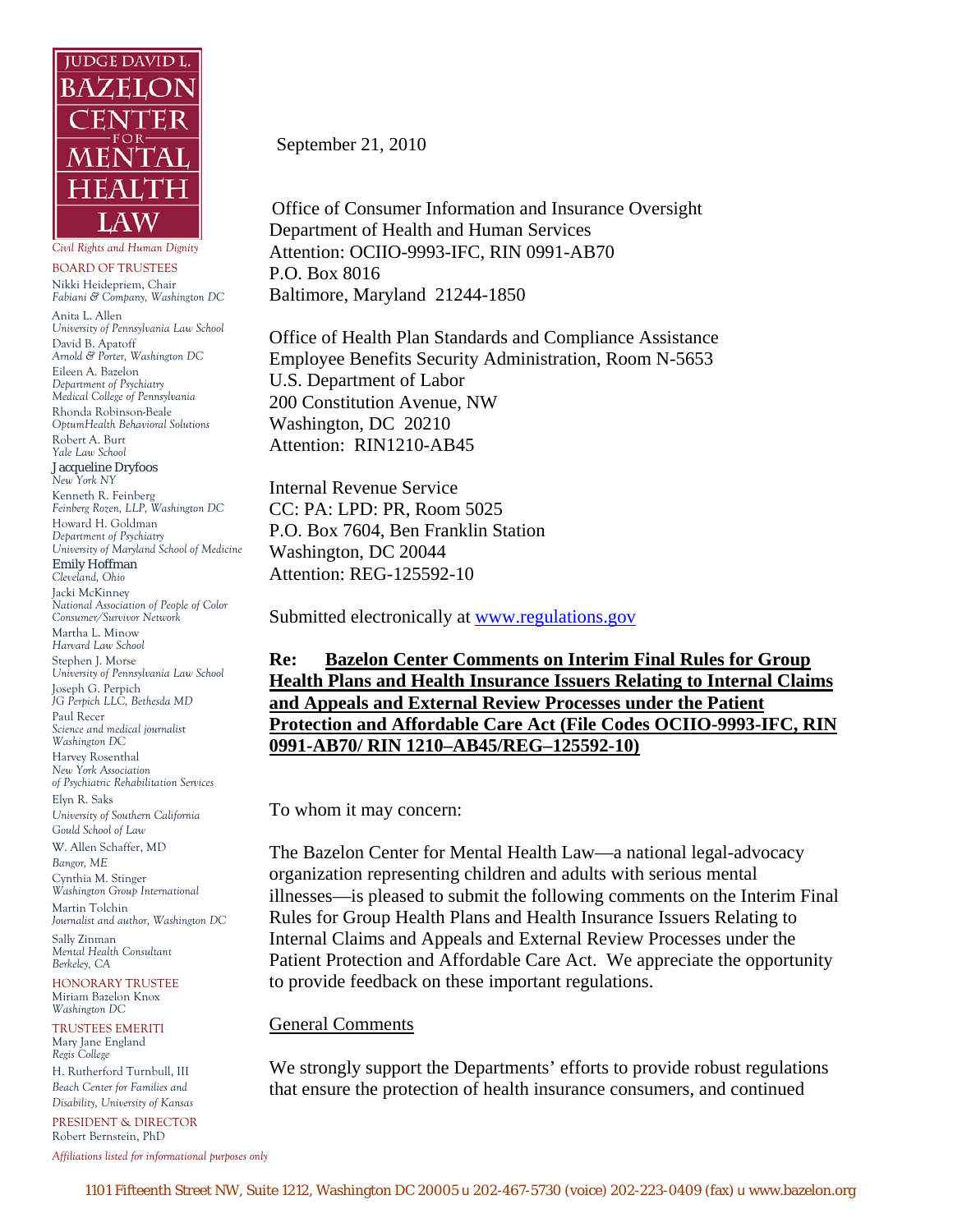access to high quality, affordable care. We applaud the efforts of the Departments to honor the intention of the Affordable Care Act to ensure the protection of health insurance consumers, including those with serious mental illnesses.

#### Additional Comments

The Bazelon Center would like to submit additional comments on the following aspects of the interim final regulations:

- I. Internal Claims and Appeals
- II. External Reviews
- III. Notices and Additional Provisions

# **Internal Claims and Appeals**

The Bazelon Center applauds the issuance of the interim final rules by the Departments of Health and Human Services, Labor, and Treasury (collectively the Departments), as their promulgation marks an important step forward in creating a fair and uniform appeals process that guarantees internal review. We strongly support the following specific provisions regarding *internal* claims and appeals procedures:

- (1) The internal claims and appeals processes of plans and issuers must provide for full and fair review of adverse benefit determinations including rescissions of health care policies;
- (2) In the case of urgent care claims, plans and issuers must notify a claimant of a benefit determination (whether adverse or not) as soon as possible but not later than 24 hours;
- (3) A plan or issuer must provide a claimant, free of charge, with any new or additional information or rationale regarding a claim as soon as possible and sufficiently in advance of a final adverse benefit determination;
- (4) Plans and issuers must avoid conflicts of interest by ensuring that all claims and appeals are adjudicated in a manner designed to ensure the independence and impartiality of the persons involved in making the decision;
- (5) Plans and issuers must provide notice to enrollees in a culturally and linguistically appropriate manner (this is also applicable to external review);
- (6) The failure of plans and issuers to "strictly adhere" to all the requirements of internal claims and appeals processes with respect to a claim will allow a claimant to seek external review including judicial review if necessary; and
- (7) Individuals in urgent care situations and individuals receiving an ongoing course of treatment may proceed with expedited external review at the same time the internal appeals process is pursued.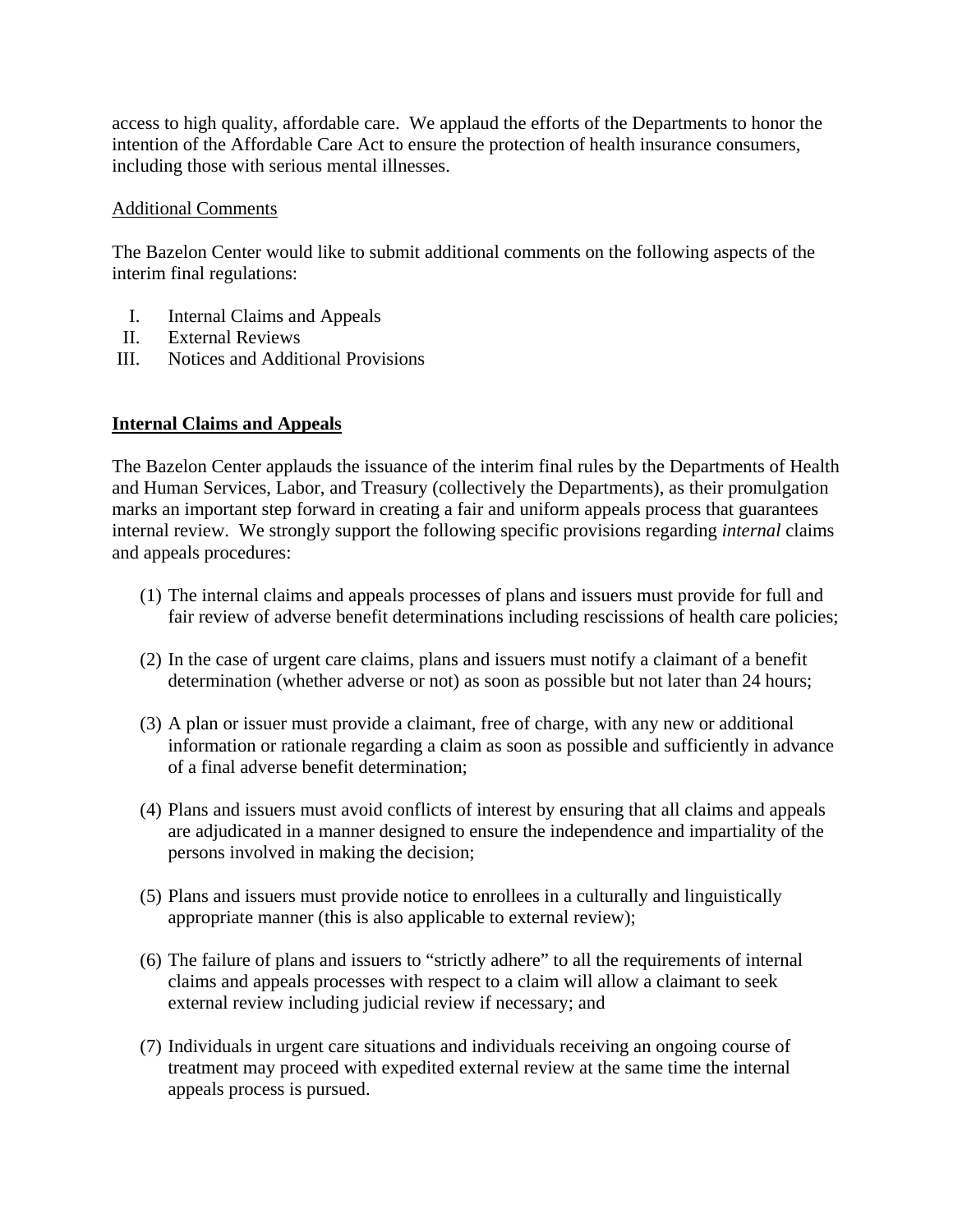We encourage the Departments to consider clarifying and strengthening the regulations in a number of ways.

## **External Reviews**

We also applaud the interim final rules that honor the intention of the Affordable Care Act to guarantee consumers an external review by an *independent* entity that is *binding* on a plan or issuer. The establishment of a right to external review is profound; until now consumers who receive coverage through plans governed by the Employee Retirement Income Security Act (ERISA) did not have the right to external review. Consumers had the option to appeal adverse benefit determinations, but Supreme Court case law instructed courts to provide deference to an ERISA plan's decisions.<sup>[1](#page-2-0)</sup> Accordingly, the right to external review under the Affordable Care Act and its regulations is—in the words of one health policy scholar—"a complete game changer," especially given that the Department of Labor estimates that 77 million Americans receive coverage through ERISA plans.<sup>[2](#page-2-1)</sup>

We encourage the Departments to consider the following recommendations to strengthen these robust regulations:

# *The Scope of External Review Should Include Review of Rescissions and Denials of Insurance Coverage Based on Eligibility*

The scope of external review should be consistent with the scope of internal claims and appeals. Accordingly, we urge the Departments to expand the range of adverse benefit determinations that can be subject to state and federal external review processes. Under the interim final regulations, external review processes are required to assess a narrower set of adverse benefit determinations than internal appeals but little justification for this disparity is offered. We believe this disparity is not in the best interests of consumers and will lead to confusion and frustration with the appeals process. We, therefore, recommend that the scope of external review processes be equivalent to the scope of internal appeals.

A relatively broad range of adverse benefit determinations can be subject to internal claims and appeals. More specifically, the interim final regulations provide that for purposes of internal appeals, the term "adverse benefit determination" has the same meaning as the definition set forth at 29 CFR 2560.503-1 *plus* any rescissions of coverage. According to 29 CFR  $2560.503-1(m)(4)$ :

The term "adverse benefit determination" means any of the following: a denial, reduction, or termination of, or a failure to provide or make payment (in whole or in part) for, a benefit, including any such denial, reduction, termination, or failure to provide or make payment that is based on a determination of a participant's or beneficiary's eligibility to participate in a plan, and including, with respect to group health plans, a denial, reduction or termination of, or a failure to provide or

<sup>1</sup> 1 *Firestone Tire and Rubber v. Bruch*, 489 U.S. 101 (1989).

<span id="page-2-1"></span><span id="page-2-0"></span><sup>2</sup> Sara Rosenbaum, "Appeals of Claims for Benefits," Health Reform GPS, available at <http://www.healthreformgps.org/resources/appeals-of-claims-for-benefits/>(accessed at September 16, 2010).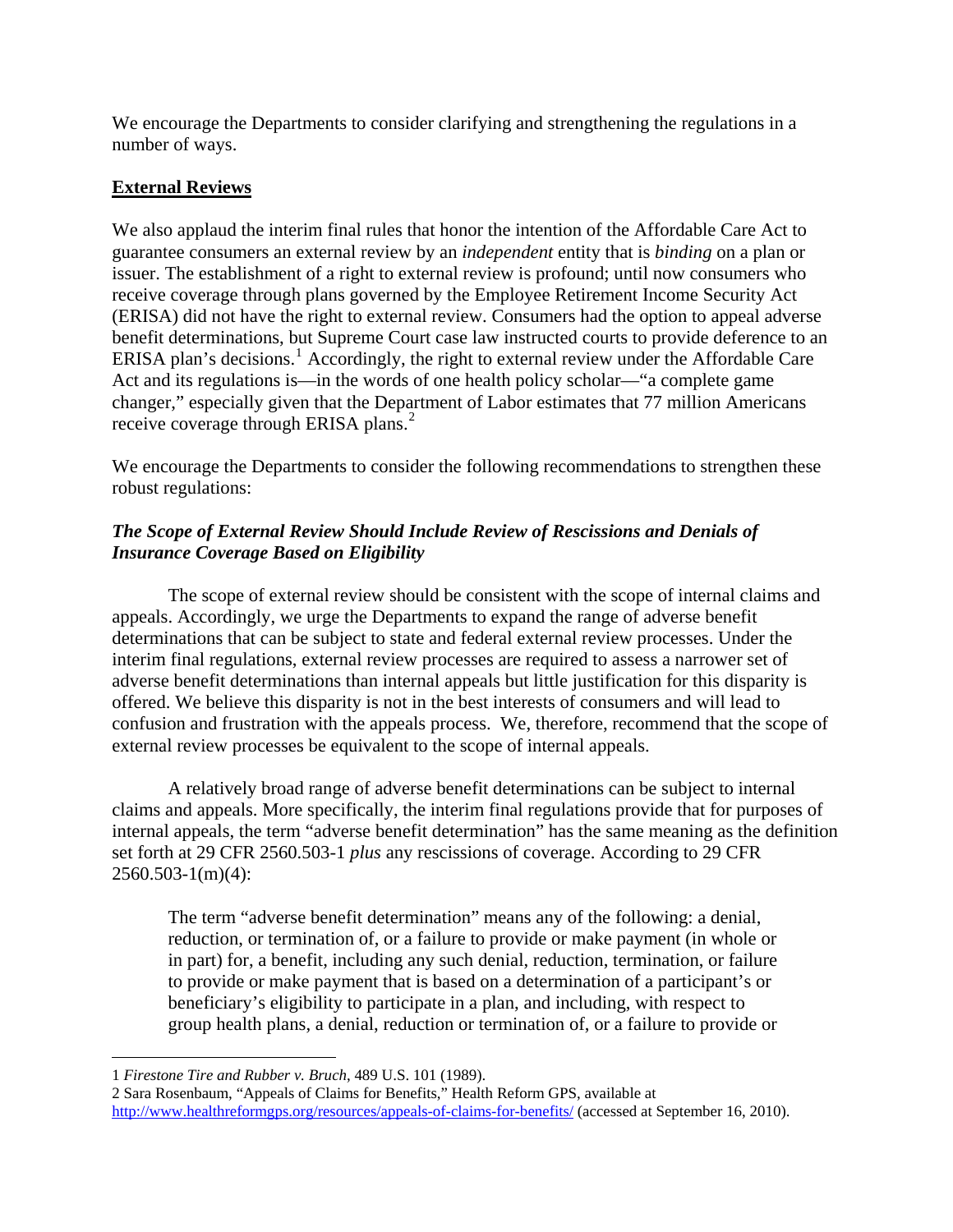make payment (in whole or in part) for, a benefit resulting from the application of any utilization review, as well as a failure to cover an item or service for which benefits are otherwise provided because it is determined to be experimental or investigational or not medically necessary or appropriate.

This definition of "adverse benefit determination" is considerably broader than standards used for purposes of external review processes. Under the interim final regulations, health plans and issuers are required to comply with either state or federal standards for external review. A state standard must provide, at a minimum, the consumer protections of the Uniform Health External Review Model Act developed by the National Association of Insurance Commissioners (NAIC Uniform Model Act). Accordingly, a state standard must provide for the external review of adverse benefit determinations only with regard to "medical necessity, appropriateness, health care setting, level of care, or effectiveness of a covered benefit."<sup>[3](#page-3-0)</sup> This standard is unduly narrow as it excludes external review of rescissions and other adverse benefit determinations. Similarly, the federal standard is also narrow as it specifically excludes external review of adverse benefit determinations "based on a determination that a participant or beneficiary fails to meet the requirements for eligibility under the terms of a group health plan."[4](#page-3-1)

**We strongly recommend that the Departments require** *all* **adverse benefit determinations considered under internal review to be subject to external review under either state or federal law.** Otherwise, consumers may not receive an impartial review of decisions made by health plans and issuers, decisions that could literally mean the difference between accessing critical health care treatment or not.

### *Standard of External Review*

The interim final regulations do not explicitly state that independent review organizations (*i.e.*  external review) must make a *de novo* (or fresh) assessment of adverse benefit determinations. Rather, the Department of Labor mentioned this standard of external review in sub-regulatory guidance and it is only applicable to the federal review process[.5](#page-3-2) A *de novo* standard of external review is important because it allows an objective review of the facts surrounding an adverse benefit determination. The importance of a *de novo* standard is evident by the fact that the NAIC Uniform Model Act provides for such a standard. **Given its importance, we strongly recommend that the Departments set forth a** *de novo* **standard of external review in their regulations, and that this standard be one of the minimum requirements for state review processes as well as an element of the federal review process.**

#### *Evidence and Testimony*

The statute and interim final regulations allow consumers to provide evidence and testimony during internal claims appeals. We believe that it is important for consumers to also have this

 $\overline{a}$ 

<span id="page-3-0"></span><sup>3 45</sup> CFR 147.136(c)(2)(i).

<span id="page-3-1"></span><sup>4 45</sup> CFR 147.136(d)(1).

<span id="page-3-2"></span><sup>5</sup> Department of Labor, Technical Release 2010-01, Interim Procedures for Federal External Review Relating to Internal Claims and Appeals and External Review under the Patient Protection and Affordable Care Act (August 23, 2010),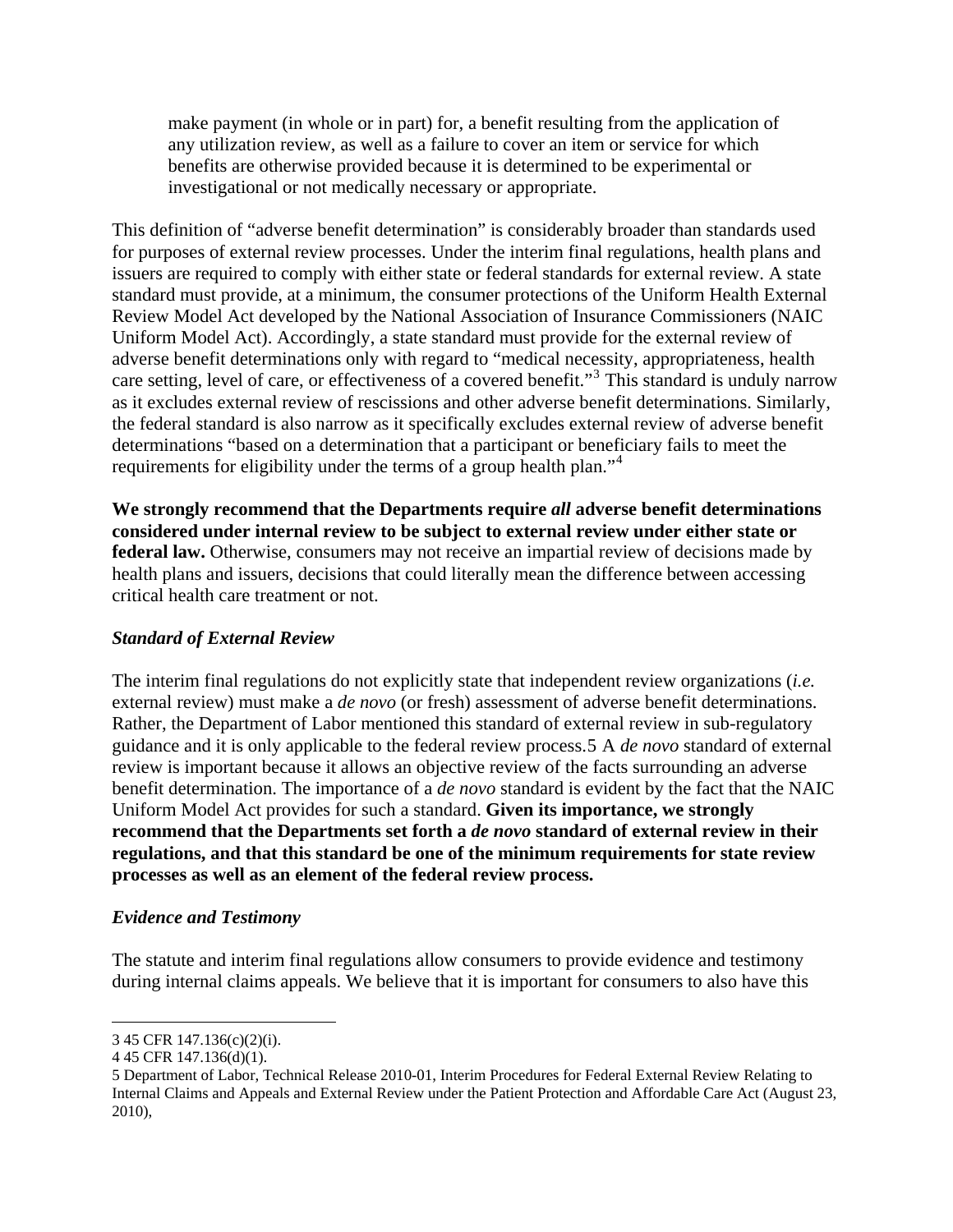opportunity during external review, and request the Departments to include a regulatory provision that would permit consumers to provide evidence and testimony during external review. Further, we believe that both internal claims appeals and external reviews should (1) be non-adversarial in nature and not permit cross-examination of the enrollee by representatives of the health plan or health plan issuer, (2) should not require compliance with state or federal rules of evidence, and (3) should allow oral testimony. Such provisions would benefit consumers who may not be represented by counsel or other consumer advocates.

#### *Requirement to Provide Continued Coverage Pending the Outcome of External Review*

The statute and interim final regulations require plans and issuers to provide continued coverage pending the outcome of an *internal* claims appeals process. However, there appears to be no such requirement when consumers are pursuing external review of an adverse benefit determination. Continuation of coverage is important to ensure a fair external review, and it is especially important to individuals in urgent care situations and individuals receiving an ongoing course of treatment. People with disabilities and chronic conditions will be particularly susceptible to negative outcomes when services addressing a complex or serious medical condition are cut off during the course of an external appeal. **Accordingly, we strongly recommend the Departments to implement a regulatory provision that would require plans and issuers to provide continued coverage pending the outcome of external review**.

## *Applicability of Federal External Review Process in States without Universal Applicability of External Review Laws*

The Departments have specifically requested comments on the issue of whether the federal external review process should apply to all plans and issuers in a state if the state external review process does not apply to all issuers in the state. This issue arises because some state external review processes do not apply to all issuers (e.g., state external review laws may be only applicable to HMOs and not other types of health coverage). In such instances, the federal government could apply its external review process only to health coverage not covered by state law or it could apply the federal process to all health coverage in a state.

We believe the more prudent option would be to have the federal process apply to all health coverage in a state. As noted by the Departments themselves, a central principle behind the interim final regulations is to create a uniform appeals process. Accordingly, the application of federal law to all health plans in states, having less than universal applicability of external review processes, would lessen confusion among consumers and increase efficiencies for plans and issuers.

### **Notices and Additional Provisions**

The Bazelon Center commends the Departments for ensuring that consumers are provided with accurate and complete information about their rights responsibilities. We are particularly supportive of the provision that requires plans or issuers to include information about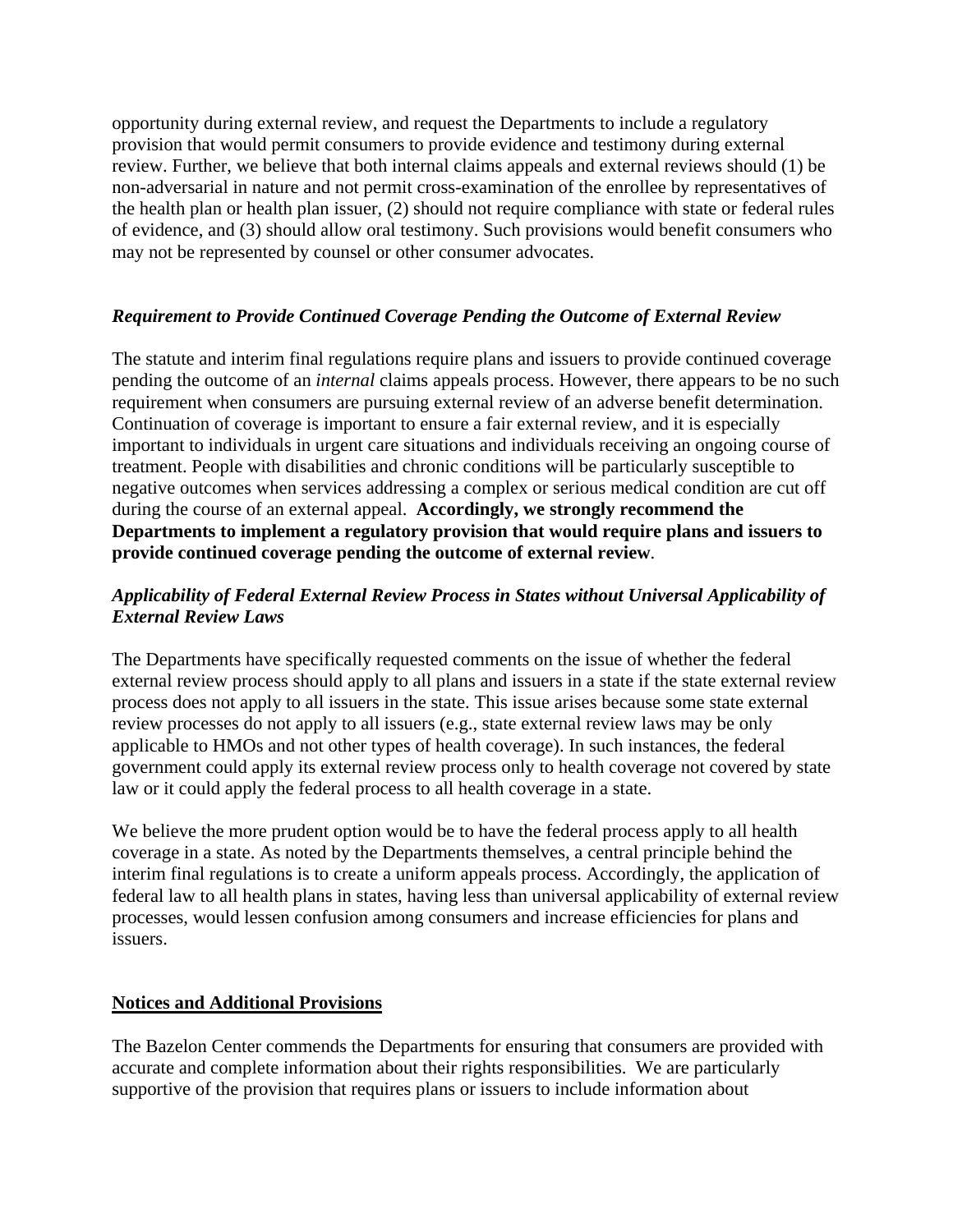government agencies and consumer assistance programs or ombudsman programs that can assist them with appeals when notifying consumers of their rights to appeal. We urge the Departments to consider the following recommendations regarding the consumer notifications and additional provisions in the interim final rules.

## *Notification Clarifications*

We encourage the Departments to consider adding the following to the notification requirements:

- Plans should be required to include the correct address to which an appeal should be sent. If a consumer or consumer's representative has evidence that the appeal was sent to that address in a timely manner, such as a copy of the postmark, the appeal should be considered filed in time even if the insurer maintains that it has not received the appeal.
- The standard in §2715 of the ACA that mandates the provision of plan documentation and materials presented in a "culturally and linguistically appropriate manner and utilizes terminology understandable by the average plan enrollee," should be similarly applied to the notifications of appeals. For example, generalized terms, such as "experimental procedure not covered," or "not medically necessary" should be clearly defined and reference the specific criteria and standards on which the appeals decision was based.
- Plans should be required to state in the notice of adverse determination whether it believes that the plan is grandfathered pursuant to § 1251 and 10103 of the Affordable Care Act and § 2301 of the Reconciliation Act, and is, therefore, exempt from these interim final rules.
- Plans should be required to clarify that a letter from a consumer indicating intent to appeal does not constitute an appeal. Additionally, guidance should be issued to clarify that the a letter submitted by a consumer indicating intent to appeal should not be counted as the appeal, thus precluding the consumer from providing the documents and evidence necessary to submit a complete appeal.
- Plans should be required to inform consumers when the information submitted for an appeal is incomplete.

We also encourage the Departments to promulgate further guidance regarding the monitoring of health plans for violations of the prohibitions and consumer protections set forth in the Affordable Care Act, such as challenges to grandfathered status, or failing to provide mandated preventive services. There is a great need for a strong, well-defined mechanism for enforcement and oversight of plans, and suggest that additional guidance be included to describe such a mechanism. The regulations should also clarify who may submit challenges to a plan's adherence to these regulations (whether it be consumers, providers, state agencies, or advocacy organizations), as well as what entity will be responsible for reviewing such claims.

### *Disability-Appropriate Communication*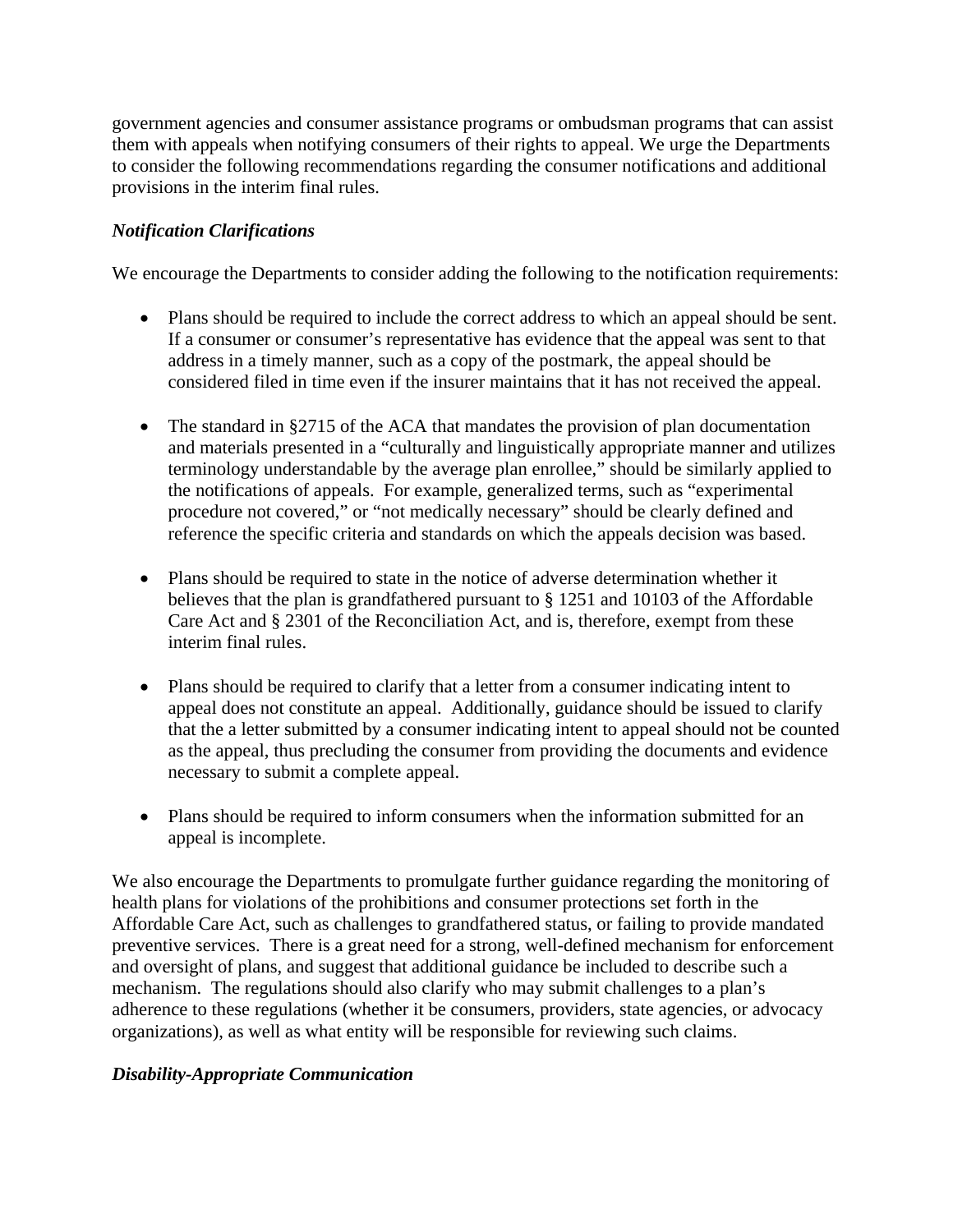The interim final rules require that health plans and health plan issuers provide notice to enrollees in a culturally and linguistically appropriate manner. However, the interim final rules make no mention of notices that ensure effective communication with enrollees with disabilities under either the Americans with Disabilities Act of 1990, as amended, or the Rehabilitation Act of 1973, as amended. The Bazelon Center, therefore, recommends that the final rule specifically require that health plans and health plan issuers ensure effective communication with respect to notices and appeals information when communicating with enrollees with disabilities, including the provision of notices in alternative formats.

#### *Representation*

Many consumers rely on their healthcare providers to support, and sometimes, initiate appeals on their behalf. Some healthcare providers and/or their clinical staff act on information about a whole or partial denial of their patients' benefits, and occasionally do so without their patient's full knowledge. Just as enrollees can mistakenly exhaust one or more appeal opportunities through lack of understanding about appeal procedures, clinicians can also inadvertently compromise their appeal rights by calling the health plan to discuss a denial or limitation in benefit.

The model notices and all other information about enrollees' appeal rights should explicitly state when or if the prescribing healthcare provider may act as an authorized representative for the purposes of exercising his/her patient's appeal rights. The NAIC model law discusses a consumer's right to designate a representative in writing. We believe that a right to representation is among the consumer protections in the model law and recommend that this right be included in federal regulations as one of the minimum protections.

#### *Transition Period*

Under the interim regulations, plans do not have to comply with the new rules until plan years beginning after July 2011, but they must be subject to binding reviews before then. We believe the final regulations should also immediately expand the scope of issues subject to review, using the new definition of adverse benefit determination for individual as well as group plans. Consumers need an immediate mechanism to appeal and assert the various rights that go into effect on September 23, 2010 under the Affordable Care Act. Plans and issuers should fully comply with the new process as of July 2011, not in health plan years that begin after that time. It will be easier to monitor the new appeals system and educate consumers about their rights if there is a clear date by which the system is effective. Though we understand that it may take until the next plan year for plans to conform their evidences of coverage and handbooks to explain the new requirements, they can begin providing appropriate information on claims denials on a given date that does not vary by plan year.

### *Medically Trained Decision-Makers of Claims Based on Medical Necessity*

Although the interim final rule requires decision-makers to avoid conflicts of interest in order to